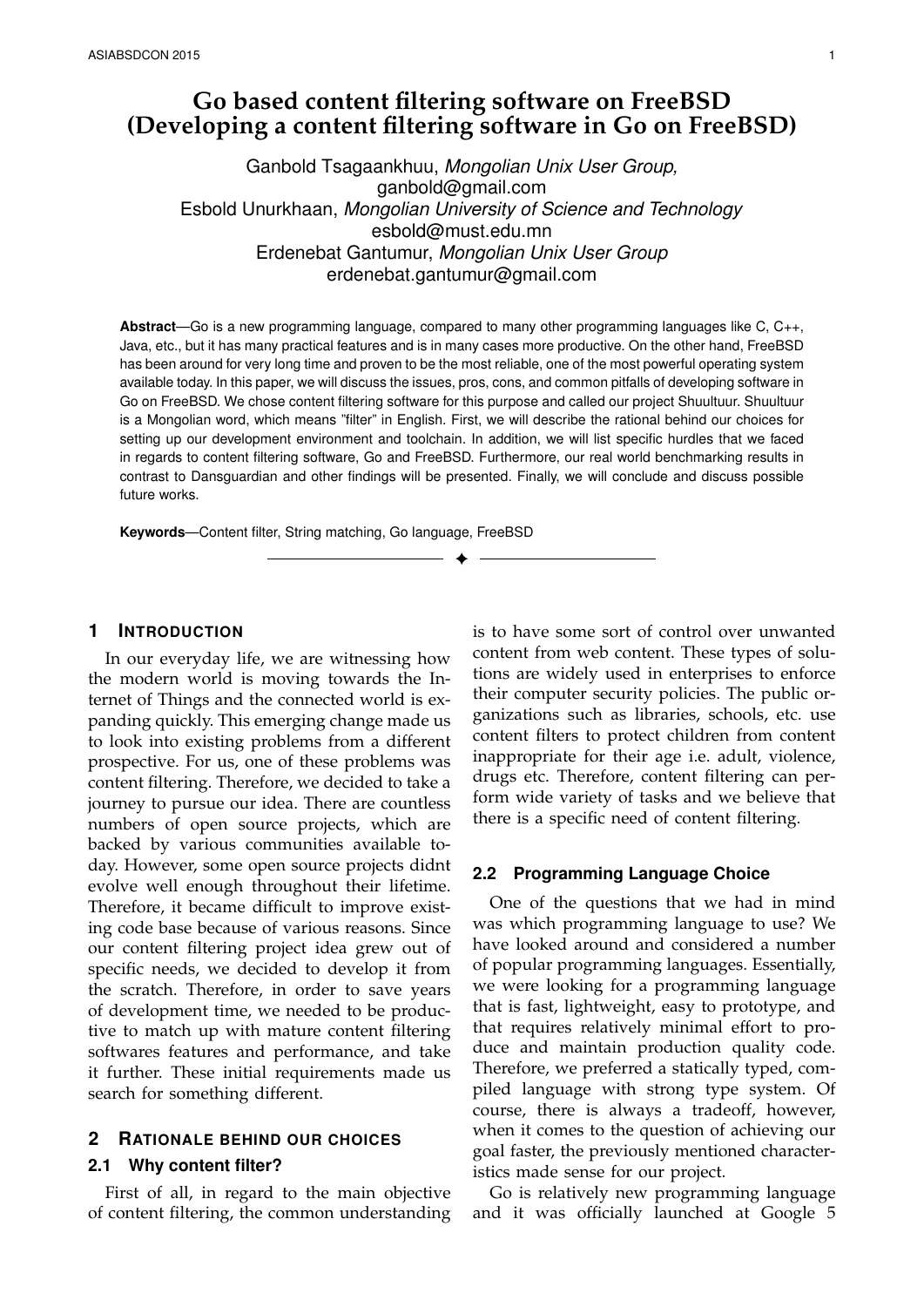years ago [1]. Go is compiled, statically typed, garbage collected, unconventionally object oriented and general-purpose system programming language. Go produces native binaries, has a very fast compilation time and is designed with concurrency in mind. Therefore, since Go's characteristics matched with our initial requirements well, we looked closely into it along with other candidates and started experimenting with it. Performance of Go's native binaries was somewhat comparable to good old lowlevel C and tremendously better than interpreted languages [5]. After extensive research and trials, we concluded that Go programming language is the best suited for our goal and we will briefly give our reasons below.

Go did not need any additional library to deal with concurrency; it is already part of the programming language features and it has strong support for multiprocessing. In addition, Go is a more productive language compared to C and includes multiple useful built-in data structures such as maps [23] and slices [24]. Especially when dealing with concurrency, many advanced practical solutions can be easily used in modern hardware using Go specific features such as goroutines [21] and channels. A goroutine is a function executing concurrently with other goroutines in the same address space. It is lightweight and communicates with other goroutines via channels [22]. Because Go is very simple, garbage collected and statically typed language in nature, source code can be written with less errors and mistakes, thus presumably with less bugs. Furthermore, it is relatively easy to profile for speed and memory leaks that is handy when working on production source code. In terms of syntax, it has loosely derived from C and influenced by other languages such as Python [3]. Also, Go has an extensive number of libraries [2] and finally, Go is a BSD licensed completely open source language [4].

In the context of content filtering, to detect the meaning of a sentence accurately is a hard task for an automated tool. As we know, humans cannot detect the real meaning of sentences without detailed information. However, in the real world, content filters try to classify web contents based on string matching techniques into bad content, which should be blocked or good content, which should be allowed [6]. In most languages, the exact string matching technique (pattern matching) may demand high processing power [7]. For this reason, we chose

to develop content filtering software to take the advantage of Go's performance.

#### **2.3 Why FreeBSD as a platform of choice:**

We have chosen FreeBSD OS as a main development and testing platform mainly because:

- It is one of the most powerful, mature and stable operating systems as well as a complete, reliable, self-consistent distribution.
- FreeBSD's networking stack is very solid and fast [8].
- One of the advantages of choosing FreeBSD is its port and package system, which makes it easy to install and deploy the necessary applications and software.
- Handy tools such as NanoBSD exist, which can be used to make custom FreeBSD image easily.
- Finally, we love FreeBSD.

### **3 RELATED PROJECTS**

We used the following open source software for our project:

- goproxy provides a customizable HTTP proxy library for Go. It supports regular HTTP proxy, HTTPS through CONNECT, and "hijacking" HTTPS connection using "Man in the Middle" style attack. The intent of the proxy is to be usable with reasonable amount of traffic yet, customizable and programmable [9].
- gcvis Visualizes Go program gctrace data in real time [10].
- profile is a simple profiling support package for Go [11].
- go-nude is nudity detection with Go [12].
- xxhash-go is a go wrapper for C xxhash an extremely fast Hash algorithm, working at speeds close to RAM limits [13].
- powerwalk is a Go package for walking files and concurrently calling user code to handle each file [14].
- redigo is a Go client for the Redis database [15].
- Redis. It is open source, BSD licensed, advanced key-value cache and store [16].

### **4 EXPERIENCED CHALLENGES**

We have faced several problems during development that are listed below:

The Shallalist blacklist contains more than 1.8 million URL/Domain entries. Storing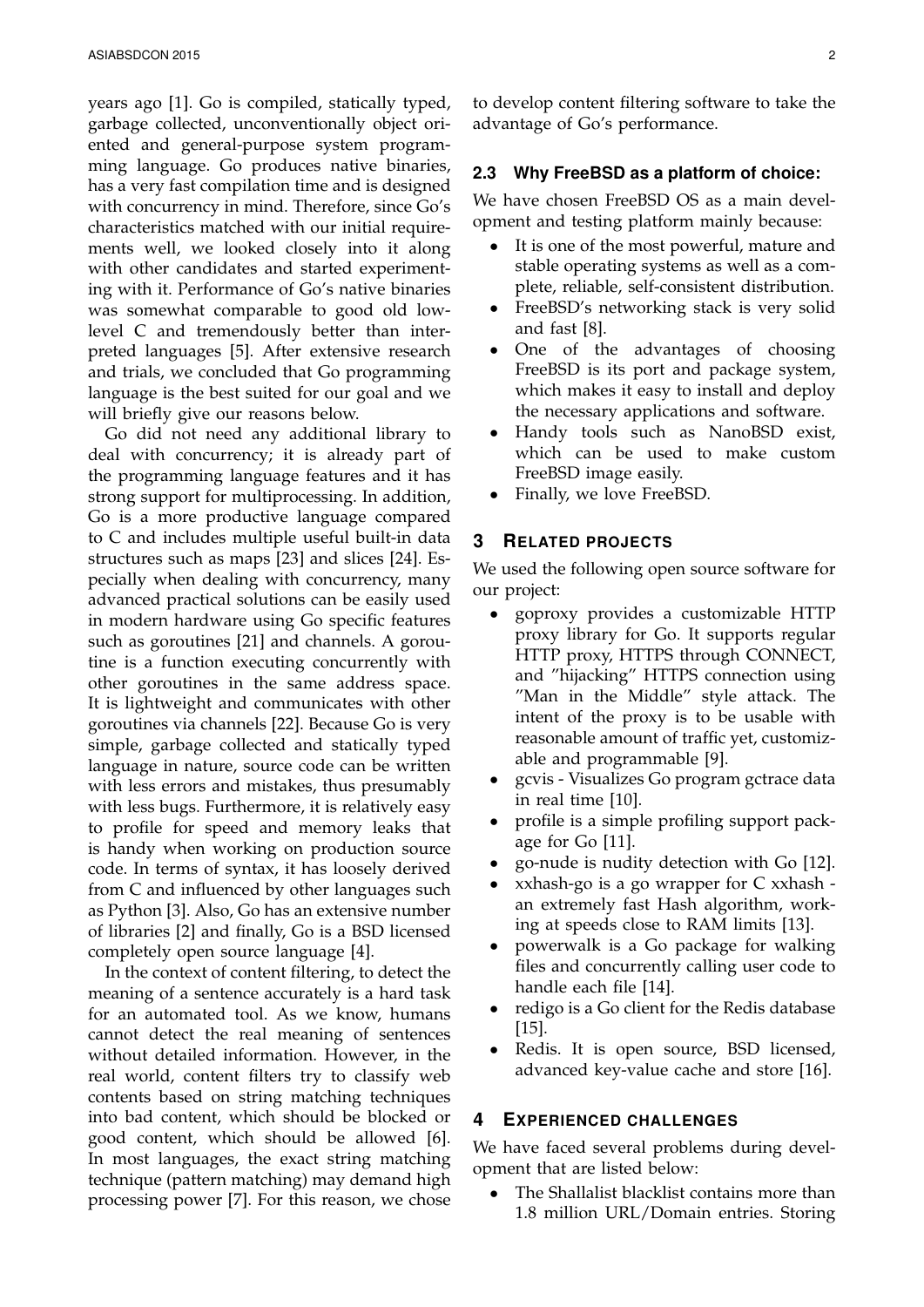| # go tool pprof --alloc_space ./shuultuur_mem /tmp/profile228392328/mem.pprof |                                                     |  |                                                |                              |  |                                                                     |  |  |  |  |  |
|-------------------------------------------------------------------------------|-----------------------------------------------------|--|------------------------------------------------|------------------------------|--|---------------------------------------------------------------------|--|--|--|--|--|
|                                                                               | Adjusting heap profiles for 1-in-4096 sampling rate |  |                                                |                              |  |                                                                     |  |  |  |  |  |
|                                                                               | Welcome to pprof! For help, type 'help'.            |  |                                                |                              |  |                                                                     |  |  |  |  |  |
|                                                                               | (pprof) top15                                       |  |                                                |                              |  |                                                                     |  |  |  |  |  |
|                                                                               | Total: 11793.7 MB                                   |  |                                                |                              |  |                                                                     |  |  |  |  |  |
|                                                                               |                                                     |  | 3557.7 30.2% 30.2%                             |                              |  | $3557.7$ $30.2$ % runtime.convT2E                                   |  |  |  |  |  |
|                                                                               |                                                     |  | $1212.1$ $10.3%$ $40.4%$                       |                              |  | 1212.1 10.3% container/list. (*List). insertValue                   |  |  |  |  |  |
|                                                                               |                                                     |  | $832.3$ $7.1$ <sup>8</sup> $47.5$ <sup>8</sup> |                              |  | 2434.8 20.6% github.com/garyburd/redigo/redis.(*conn).readReply     |  |  |  |  |  |
|                                                                               |                                                     |  | $807.9$ 6.9% 54.4%                             | 1874.6                       |  | 15.9% github.com/garyburd/redigo/redis.(*Pool).Get                  |  |  |  |  |  |
|                                                                               |                                                     |  | $673.8$ 5.7% $60.1$ %                          | 673.8                        |  | 5.7% github.com/garyburd/redigo/redis.Strings                       |  |  |  |  |  |
|                                                                               |                                                     |  |                                                | $544.5$ $4.6$ $64.7$ $549.4$ |  | 4.7% main.regexBannedWordsGo}                                       |  |  |  |  |  |
|                                                                               |                                                     |  |                                                | $521.1$ $4.4$ $69.1$ $521.1$ |  | 4.4% bufio.NewReaderSize                                            |  |  |  |  |  |
|                                                                               | 490.9                                               |  |                                                | 4.2% 73.3% 490.9             |  | 4.2% bufio.NewWriter                                                |  |  |  |  |  |
|                                                                               | 438.2                                               |  |                                                |                              |  | 3.7% 77.0% 438.2 3.7% runtime.convT2I                               |  |  |  |  |  |
| $***$                                                                         | 369.8                                               |  | $3.1%$ 80.1%                                   | 7622.9                       |  | 64.6% main.workerWeighted                                           |  |  |  |  |  |
|                                                                               | 255.0                                               |  | 2.2% 82.3%                                     |                              |  | 255.9 2.2% main.regexWeightedWordsGo                                |  |  |  |  |  |
|                                                                               |                                                     |  |                                                | 235.5 2.0% 84.3% 235.5       |  | 2.0% bytes.makeSlice                                                |  |  |  |  |  |
|                                                                               | 229.9                                               |  |                                                | 1.9% 86.2% 397.1             |  | 3.4% io.Copy                                                        |  |  |  |  |  |
|                                                                               |                                                     |  |                                                |                              |  | 168.3 1.4% 87.6% 168.3 1.4% github.com/garyburd/redigo/redis.String |  |  |  |  |  |
|                                                                               | $***$ 162.6                                         |  | 1.4% 89.0%                                     | 4048.9                       |  | 34.3% main.getHkeysLen                                              |  |  |  |  |  |
|                                                                               | (pprof)                                             |  |                                                |                              |  |                                                                     |  |  |  |  |  |

*Fig. 1: Pprof result - Memory allocation in initial stage*

them in memory was challenging and initially we stored the URL/Domain entries in Redis in the following way:

```
...
// Store URL/Domains as a key and
// category as value
conn.Do("SET", urls_or_domain, category)
...
```
This was not effective in terms of memory utilization and performance. After a bit of research, we have found a way to reduce it to around 4100 hash keys. We used Stephane Bunel's xxhash-go to compute a hash from each URL/Domain and sliced it and then stored those slices in Redis similar to the following way:

```
...
// use xxhash to get checksum from URL/Domain
blob := []byte(url_or_domain)
h32g := xxh.GoChecksum32(blob)
/*
* Store it as hash in Redis in following way:
* key = 0xXXXX (first half of URL/Domain),
* field = XXXX (second half of URL/Domain),
* value = category
*/
hash_str := fmt.Sprintf("0x%08x", h32g)
key := hash_str[0:6]
value := hash_str[6:]
conn.Do("HSET", key, value, category)
...
```
• Banned and weighted phrase lookup problem. Originally they were stored in Redis, and accessing them in a loop was slow and inefficient. We improved it using a graph and map. An every word that exists in the phrase lists (banned, weighted etc.) is an edge of the graph and it should be unique in the same category. For example, we have banned phrases such as "sex woman", "sex man" and "mature sex". Shuultuur creates four Edges such as "sex", "woman" , "man"

and "mature" and Vertices. The Edges and their related Vertices are stored in the map because of programming efficiencies. Go language provides a built-in map type that implements a hash table. In addition, we have replaced a regular expression based search algorithm with Boyer Moore search algorithm, which is implemented in Go.

Reading HTTP response bodies into strings makes the heap memory usage grow very large due to lots of allocations, especially when the rate of connections per second is high. Ideally, this should be processed using a streaming parser by utilizing the io.Reader interface. Also, limiting the connection rate on incoming requests could be an option. We have optimized and improved it by doing some CPU and memory profiling [19]. This is done by enabling memory profiling in Shuultuur and we have used Go's built-in profiler pprof. The Figure 1 shows report in memory allocations during the initial stage of development:

In this initial report you can see lots of allocations in *main.workerWeighted* and *main.getHkeysLen*. Those functions were used for searching banned and weighted phrases using Redis. We improved Shuultuur by removing those functions, did some code level optimizations and introduced a better algorithm. The Figure 2 is the report generated by the same command after the previously mentioned improvements were done and we think that there is still some room for further improvements.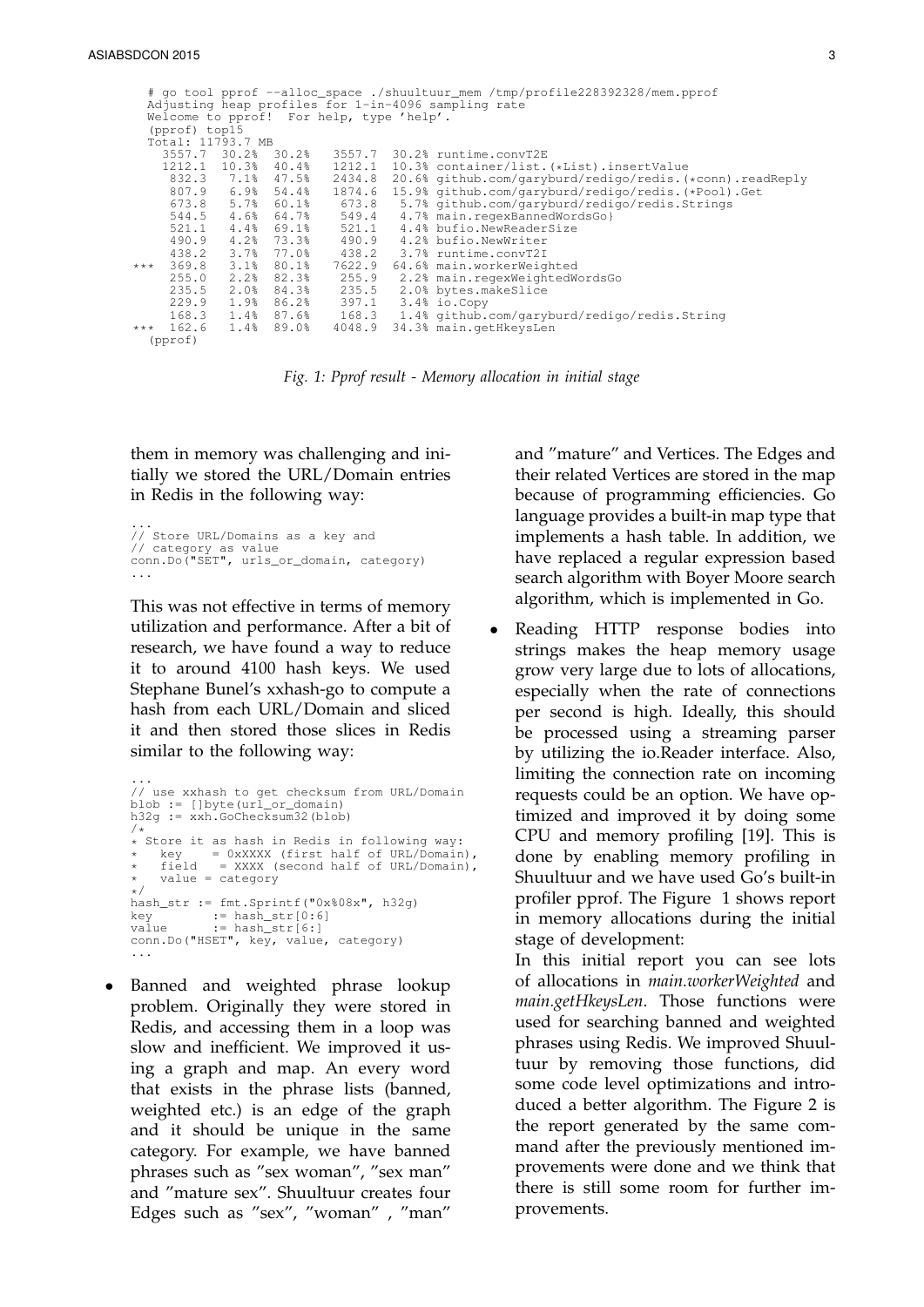# go tool pprof --alloc\_space ./shuultuur /tmp/profile287823990/mem.pprof Adjusting heap profiles for 1-in-4096 sampling rate Welcome to pprof! For help, type 'help'. (pprof) top30 Total: 2156.3 MB 596.9 27.7% 27.7% 1066.4 49.5% io.Copy 406.3 18.8% 46.5% 406.3 18.8% compress/flate.NewReader 177.3 8.2% 54.7% 177.4 8.2% bytes.makeSlice<br>113.5 5.3% 60.0% 115.4 5.4% code.google.com 13.5 5.3% 60.0% 115.4 5.4% code.google.com/p/go.net/html.(\*Tokenizer).Token<br>78.3 3.6% 63.6% 78.3 3.6% code.google.com/p/go.net/html.(\*parser).addText<br>68.4 3.2% 66.8% 68.4 3.2% strings.Map 78.3  $3.6$   $63.6$   $78.3$   $3.6$   $3.6$   $3.6$   $3.2$   $3.6$   $3.2$   $3.2$   $3.2$   $3.2$   $3.2$   $3.2$   $3.2$   $3.2$   $3.2$   $3.2$   $3.2$   $3.2$   $3.2$   $3.2$   $3.2$   $3.2$   $3.2$   $3.2$   $3.2$   $3.2$   $3.2$   $3.2$   $3.2$   $3.2$   $3.2$   $3.2$   $3.2$   $3.2$ 3.6% coue.yougle<br>3.2% strings.Map ... 41.7 1.9% 77.2% 41.7 1.9% concatstring \*\*\* 37.7 1.7% 78.9% 736.6 34.2% main.ProcessResp 1.3% makemap\_c ... 12.8 0.6% 91.8% 44.5 2.1% bitbucket.org/hooray-976/shuultuur/db.GraphBuild<br>12.5 0.6% 92.4% 12.5 0.6% strings.genSplit<br>10.7 0.5% 92.9% 595.5 27.6% main.getContentFromHtml 12.5 0.6% 92.4% 12.5 0.6% strings.genSplit<br>10.7 0.5% 92.9% 595.5 27.6% main.getContentF \*\*\* 10.7 0.5% 92.9% 595.5 27.6% main.getContentFromHtml ...

*Fig. 2: Pprof result - Memory allocation in after imrovement*

The Figure 3 is a top report that shows CPU usage in the beginning of development and it was very high.

As you can see in Figure 4, the following top report shows much less CPU usage after optimizing the banned and weighted phrase search.

Figure 9 (see Appendix) is a gcvis graph shows memory usage when the program was not optimized.

Figure 10 (see Appendix) shows memory usage after some optimizations.

We have implemented a number of other improvements such as learning URL/Domains to not check banned and weighted phrases every time in HTTP response bodies. The learned mode feature was added something like in following way:

... // Learn and store this URL to redisdb // temporarily use xxhash to get // checksum from URL/Domain blob1 := []byte(requrl) h32g := xxh.GoChecksum32(blob1) // key = 0xXXXXXXXX for expire\_time seconds, // 1 for BLOCK, 2 for PASS key := fmt.Sprintf("%s0x%08x", policy, h32g) // SET key value [EX seconds] // [PX milliseconds] [NX|XX] db.Exec("SET", key, BLOCK, "EX", EXPIRE, "NX") ...

Another improvement we did was a possibility to limit the listener to accept a specified number of simultaneous connections. Rate limiting on incoming requests was done again utilizing Redis like:

... // Will set this via config file limit := 10 // Increment counter for request

```
// (this will create a new key
// if it does not exist)
current, err := redis.Int(db.Incr
                 (url_path + remote_addr))
...
// Check if the returned counter
// exceeds our limit
if current > limit {
     fmt.Println(">>> Too many requests -",
             url_path + remote_addr)
     response := goproxy.NewResponse(request,
              goproxy.ContentTypeHtml, 429,
"Too many requests!")
return request, response
} else if current == 1 {
    fmt.Println(">>> SET counter for:",
             url_path + remote_addr)
     // Set expiry on fresh counter for the
// given url_path and remote address
     db.Exec("SETEX", url_path +
                          remote_addr, 1, 1)
}
 ...
```
- Slow image filtering on HTTP response. It is temporarily disabled until we find a proper solution.
- One last major issue could be related to the high number of goroutines under heavy load, which results in high CPU and memory usage. Currently we are investigating the issue [17].

### **5 BENCHMARK RESULTS**

#### **Case 1:**

In order to compare performance of our implementation in contrast to existing solutions, we have used Dansguardian-2.12.0.3 and tested it in the same environment. We know that Dansguardian is usually used with squid, therefore we used squid version 3.4.8 2 in our test. At last, our content filtering software, Shuultuur, was written in Go 1.3.2 on FreeBSD/amd64. We used the same server for this performance test comparison and the Internet link speed was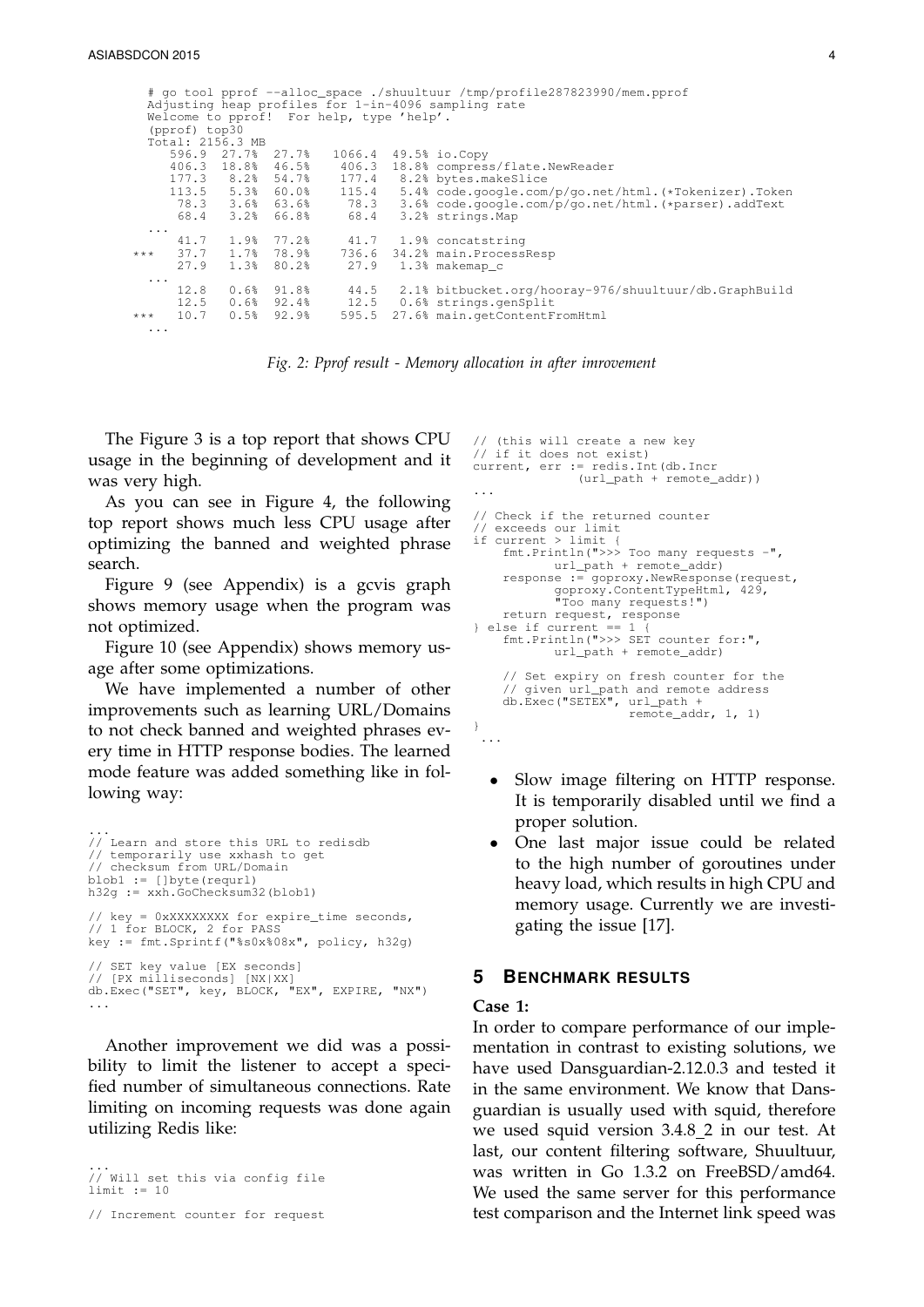998 tsgan 919 tsgan 868 root

lastpid: 1189; load averages: 7.30, 2.42, 0.93 up 0+00:30:51 14:57:41 61 processes: 1 running, 60 sleeping CPU: 20.5% user, 0.0% nice, 42.0% system, 6.6% interrupt, 31.0% idle<br>Mem: 104M Active, 63M Inact, 225M Wired, 234M Buf, 7502M Free Swap: 16G Total, 16G Free THR PRI NICE SIZE RES STATE C TIME PTD USERNAME WCPU COMMAND 22 52 0 182M 46196K uwait 4 9:29 685.50% shuultuur<br>3 52 0 69952K 42512K uwait 6 1:11 88.48% redis-server 1131 tsgan 900 redis 1:11 88.48% redis-server 6 20 0 37856K 9084K piperd 1 0:01 0.00% gcvis<br>1 20 0 72136K 5832K select 5 0:00 0.00% sshd<br>1 20 0 70952K 16412K kgread 5 0:00 0.00% sguid 1130 tsgan 918 tsgan 889 squid 1 20 0 38388K 5168K select 11 0:00 0.00% ssh<br>1 20 0 72136K 5904K select 9 0:00 0.00% ssh<br>1 20 0 17564K 3528K pause 2 0:00 0.00% csh<br>1 20 0 22256K 3284K select 11 0:00 0.00% ntpd 1049 tsgan

*Fig. 3: Top report - In initial stage*

| lastpid: 1253; load averages: 0.15, 0.31, 0.32 up 0+00:55:22 11:55:42<br>45 processes: 1 running, 44 sleeping<br>CPU: 1.4% user, 0.0% nice, 0.0% system, 0.0% interrupt, 98.6% idle<br>Mem: 96M Active, 72M Inact, 279M Wired, 310M Buf, 7445M Free<br>Swap: 16G Total, 16G Free |             |              |                          |                   |           |              |      |                                 |                           |  |
|----------------------------------------------------------------------------------------------------------------------------------------------------------------------------------------------------------------------------------------------------------------------------------|-------------|--------------|--------------------------|-------------------|-----------|--------------|------|---------------------------------|---------------------------|--|
| PID USERNAME                                                                                                                                                                                                                                                                     |             | THR PRI NICE | SIZE                     |                   | RES STATE | C            | TIME |                                 | WCPU COMMAND              |  |
| $1183$ root                                                                                                                                                                                                                                                                      | 17 20       | $\mathbf{0}$ |                          | 142M 37348K uwait |           | $\mathbf{0}$ |      |                                 | $7:28$ 14.31% shuultuur   |  |
| 896 redis                                                                                                                                                                                                                                                                        | 3 52        |              | 0 78144K 62896K uwait 3  |                   |           |              |      |                                 | $0:52$ 0.00% redis-server |  |
| $1182$ root                                                                                                                                                                                                                                                                      | 6 20        |              | 0 45048K 16840K uwait    |                   |           | 9            |      | $0:16$ $0.00%$ gcvis            |                           |  |
| 993 tsgan                                                                                                                                                                                                                                                                        | $1\quad 20$ |              | 0 72136K 6744K select 9  |                   |           |              |      | $0:06$ $0.00$ <sup>8</sup> sshd |                           |  |
| 1187 tsgan                                                                                                                                                                                                                                                                       | 1 20        |              | 0 9948K 1600K kgread 10  |                   |           |              |      | $0:03$ 0.00% tail               |                           |  |
| 1091 tsgan                                                                                                                                                                                                                                                                       | 1 20        |              | 0 16596K 2548K CPU8      |                   |           | 8            | 0:02 | $0.00$ % top                    |                           |  |
| 1204 tsgan                                                                                                                                                                                                                                                                       | $1\quad 20$ |              | 0 38388K 5164K select 5  |                   |           |              | 0:00 | $0.00%$ ssh                     |                           |  |
| 1196 tsgan                                                                                                                                                                                                                                                                       | $1\quad 20$ |              | 0 72136K 5904K select 1  |                   |           |              |      | $0:00$ $0.00$ sshd              |                           |  |
| 885 squid                                                                                                                                                                                                                                                                        | 1 20        |              | 0 70952K 16384K kgread 0 |                   |           |              | 0:00 | $0.00$ % squid                  |                           |  |
|                                                                                                                                                                                                                                                                                  |             |              |                          |                   |           |              |      |                                 |                           |  |

*Fig. 4: Top report - After improvement*

5Mbps. The server's technical specification is listed below:

- CPU Intel(R) Xeon(R) X5670 2.93GHz
- Memory 8192MB
- FreeBSD/SMP -12 CPUs (package(s) x 6 core(s) x 2 SMT threads)

We used FreeBSD 9.2-RELEASE and /etc/sysctl.conf includes following:

- kern.ipc.somaxconn =  $27737$
- kern.maxfiles = 123280
- kern.maxfilesperproc = 110950
- kern.ipc.maxsockets  $= 85600$
- kern.ipc.nmbclusters = 262144
- net.inet.tcp.maxtcptw =  $47120$

We also had to change tcp-backlog setting to high value in the Redis config file. Furthermore, we performed HTTP load test using http load-14aug2014 (parallel and rate test) [18] for both Dansguardian and Shuultuur. In http\_load test, we used following URLs:

- http://fxr.watson.org/fxr/source /arm/lpc/lpc\_dmac.c
- http://www.news.mn/news.shtml
- http://mongolian-it.blogspot.com/
- http://www.patrickwied.at/static/nudejs/demo/
- http://news.gogo.mn/
- http://www.amazon.com/
- http://edition.cnn.com/?refresh=1
- http://www.uefa.com/
- http://www.tmall.com/
- http://www.reddit.com/r/aww.json
- http://nginx.com
- http://www.yahoo.com
- http://slashdot.org/?nobeta=1
- http://www.ikon.mn
- http://www.gutenberg.org
- http://en.wikipedia.org/ wiki/BDSM
- http://www3.nd.edu/ $\tilde{d}$ pettifo /tutorials/testBAD.html
- http://penthouse.com/# cover\_new? $\{\}$
- http://www.playboy.com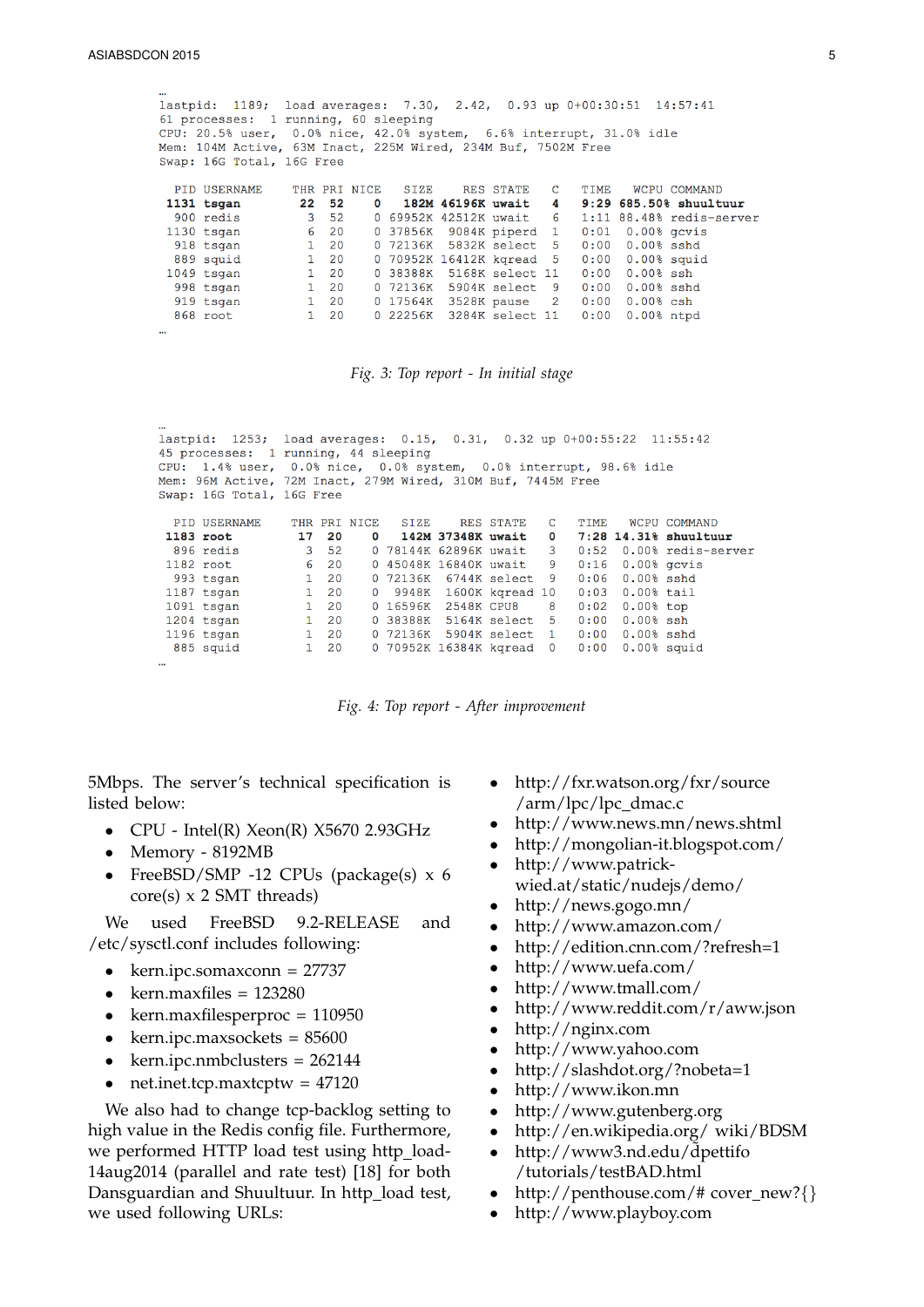| No             | Result names     |     | Parallel test            |                                 | Rate test                |                          |  |  |
|----------------|------------------|-----|--------------------------|---------------------------------|--------------------------|--------------------------|--|--|
|                |                  |     | Shuultuur                | Dansguardian                    | <b>Shuultuur</b>         | Dansguardian             |  |  |
| $\mathbf{1}$   | Fetches          |     | 17654                    | 4298                            | 5991                     | 5389                     |  |  |
| 2              | Max parallel     |     | 10 <sup>°</sup>          | 10 <sup>°</sup>                 | 95                       | 606                      |  |  |
| $\overline{3}$ | Mean             |     | 79213.8                  | 94820.7                         | 72666.3                  | 27437.2                  |  |  |
|                | bytes/connection |     |                          |                                 |                          |                          |  |  |
| 4              | Fetches/sec      |     | 29.4233                  | 7.16333                         | 9.985                    | 8.98166                  |  |  |
| 5              | Msecs/connect    |     | 0.189717                 | 0.184428                        | 0.177924                 | 0.345489                 |  |  |
|                |                  |     | mean,                    | mean,                           | mean, 2.037              | mean, 0.782              |  |  |
|                |                  |     | 13.855 max,              | $0.485$ max,                    | max,                     | max,                     |  |  |
|                |                  |     | $0.088$ min              | $0.106$ min<br>$0.088$ min      |                          |                          |  |  |
| 6              | Msecs/first-     |     | 229.182 mean,            | 1374.9 mean,                    | 1189.41                  | 26442.1                  |  |  |
|                | response         |     | $5114.55$ max,           | $40977.9$ max,                  | mean,<br>mean,           |                          |  |  |
|                |                  |     | 8.049 min                | $0.779$ min                     | 59271.7 max,             | 59925.3 max,             |  |  |
|                |                  |     |                          |                                 | 11.144 min               | 3.322 min                |  |  |
| 7              | Timeouts         |     | $\overline{\phantom{0}}$ | $\sim$                          | 107                      | 3432                     |  |  |
| 8              | Bad byte counts  |     | 6660                     | 1415                            | 2470                     | 3691                     |  |  |
| $\overline{9}$ | 200              |     | 12120                    | 3595                            | 4015                     | 1744                     |  |  |
| 10             | 301              |     | 714                      | 191                             | 249                      | 105                      |  |  |
| 11             | <b>HTTP</b>      | 302 | 819                      | 171                             | 273                      | 114                      |  |  |
| 12             | response         | 403 |                          | $\overline{\phantom{0}}$        | 1325                     | $\overline{\phantom{0}}$ |  |  |
| 13             | codes            | 404 | 10 <sup>°</sup>          | $\overline{\phantom{0}}$        | $\overline{\phantom{0}}$ | $\overline{\phantom{0}}$ |  |  |
| 14             |                  | 500 | 148                      | $\equiv$                        | 70                       | $\overline{\phantom{0}}$ |  |  |
| 15             |                  | 503 | Ξ.                       | 341<br>$\overline{\phantom{0}}$ |                          |                          |  |  |

*Fig. 5: Performance test result (Server)*

- http://www.bbc.com/earth /story/20141020-chicks-tumble-of-terrorfilmed
- http://173.244.215.173/go /indexb.html
- http://breakingtoonsluts. tumblr.com/

Some of above URLs are listed in the Shallalist blacklist, some URLs contain phrases which are in the banned and weighted phrase lists, some URLs have lots of content and javascript and rest of the URLs are chosen with no particular reason. The following test commands used for HTTP load tests:

```
./http_load -proxy 172.16.2.1:8080 -parallel 10
                        -seconds 600 urls
./http_load -proxy 172.16.2.1:8080 -rate 10
                       -jitter -seconds 600 urls
```
The option *-parallel* in the first command indicates the number of concurrent connections to establish and maintain, the *-rate* option in the second command controls number of requests sent out per second, the *-jitter* option varies the rate by about 10%, and the *-seconds* option indicates the number of seconds to run the test. Figure 5 shows the comparison table of http load parallel and rate test results.

Based on the above result Shuultuur has some advantages and disadvantages. For example, since Shuultuur is still under development, it responded with Internal Server Error (500) more often than Dansguardian. On the other hand, Shuultuur responded with much more successful responses (200). Dansguardian has some limitations and it responded 341 times with Service Unavailable (503) and had much more timeouts. On the performance side, in average, Shuultuur's performance was higher than Dansguardian in most cases for both tests.

### **Case 2:**

In this case, the scenario is almost the same as in Case 1, but we used different hardware (APU system board) [20], updated Go to 1.4.1 and changed the Internet link speed to 2Mpbs. The hardware's technical specification is listed below:

- CPU -AMD G series T40E, 1 GHz dual Bobcat core with 64 bit support, 32K data + 32K instruction + 512K L2 cache per core
- Memory 4096MB

On APU, we used FreeBSD 10.1-RELEASE and /etc/sysctl.conf includes following:

- kern.ipc.somaxconn =  $4096$
- $kern.maxfiles = 10000$
- kern.maxfilesperproc  $= 8500$
- kern.ipc.maxsockets = 6500
- kern.ipc.nmbclusters = 20000
- net.inet.tcp.maxtcpt $w = 4000$

Because of the smaller hardware we had to change tcp-backlog setting to 4096 in the Redis config file. In this case, we also used HTTP load test using http load-03feb2015 (parallel and rate test) [18] for both Dansguardian and Shuultuur. Figure 6 shows the comparison table of http\_load parallel and rate test results.

The Figure 11 and Figure 12 (see Appendix) shows memory usage on http\_load test on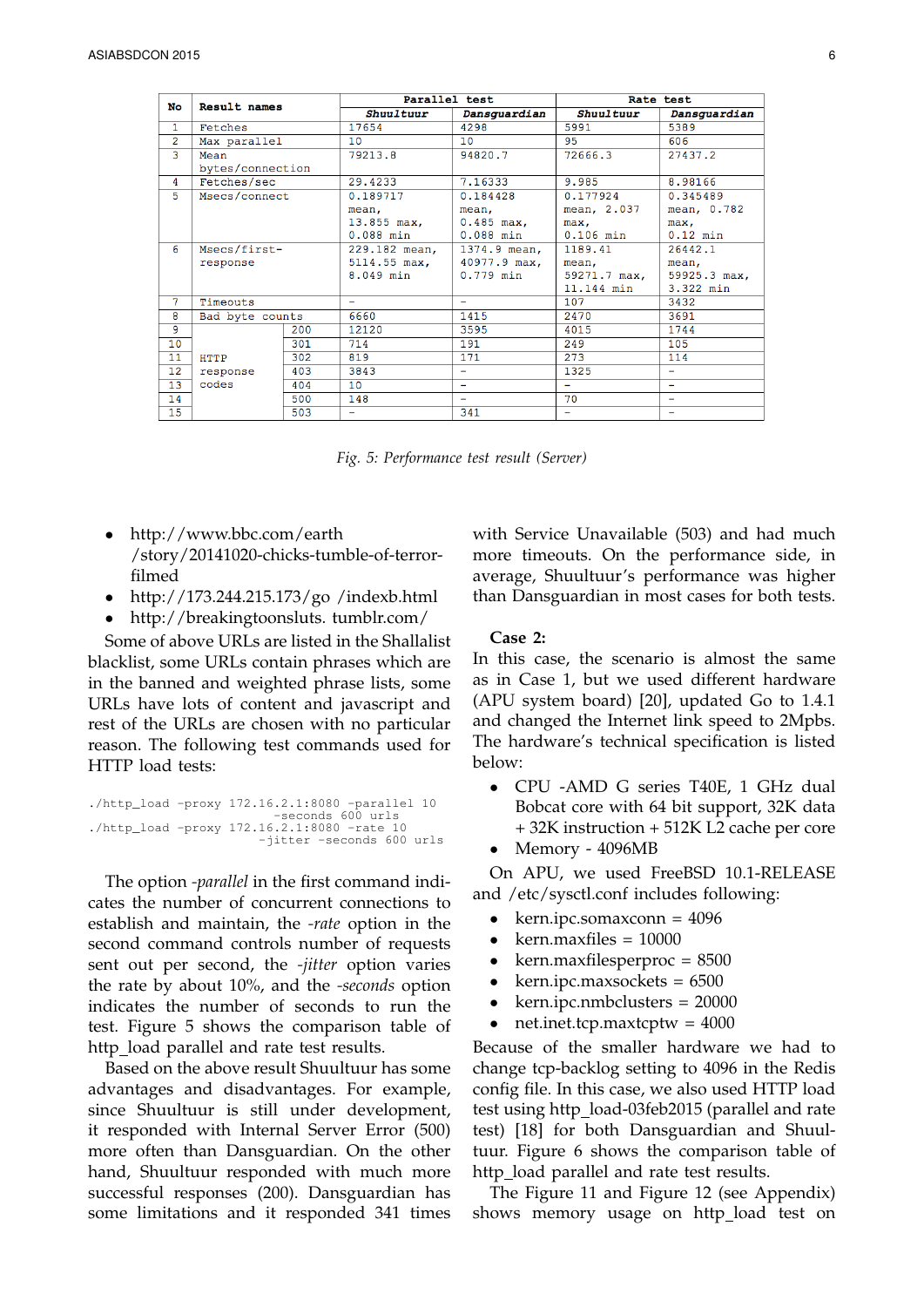| No                | Result names     |     | Parallel test   |                          | Rate test        |                          |  |  |
|-------------------|------------------|-----|-----------------|--------------------------|------------------|--------------------------|--|--|
|                   |                  |     | Shuultuur       | Dansguardian             | <b>Shuultuur</b> | Dansguardian             |  |  |
| $\mathbf{1}$      | Fetches          |     | 4319            | 2643                     | 5877             | 5225                     |  |  |
| $\overline{2}$    | Max parallel     |     | 10 <sup>°</sup> | 10                       | 392              | 584                      |  |  |
| $\overline{3}$    | Mean             |     | 120364          | 134945                   | 103568           | 11322.7                  |  |  |
|                   | bytes/connection |     |                 |                          |                  |                          |  |  |
| 4                 | Fetches/sec      |     | 7.19813         | 4.405                    | 9.795            | 8,70832                  |  |  |
| 5                 | Msecs/connect    |     | 19.193 mean,    | 6.23727                  | 13.3234          | 12.1561                  |  |  |
|                   |                  |     | 3009.89 max,    | mean,                    | mean,            | mean,                    |  |  |
|                   |                  |     | $0.925$ min     | 53.385 max,              | 295.472 max,     | $3023.61$ max,           |  |  |
|                   |                  |     |                 | $0.991$ min              | $0.721$ min      | $0.903$ min              |  |  |
| 6                 | Msecs/first-     |     | 764.861 mean,   | 1337.36                  | 8371.04          | 35975.6                  |  |  |
|                   | response         |     | 59830.3 max,    | mean,                    | mean.            | mean, 59984              |  |  |
|                   |                  |     | 36.664 min      | 55849.5 max,             | 59971.6 max,     | max,                     |  |  |
|                   |                  |     |                 | 16.704 min               | 36.453 min       | 56.747 min               |  |  |
| 7                 | Timeouts         |     | 28              | 35                       | 329              | 4618                     |  |  |
| 8                 | Bad byte counts  |     | 1787            | 2160                     | 3023             | 4255                     |  |  |
| 9                 | 200              |     | 3677            | 2397                     | 4181             | 542                      |  |  |
| 10                | 301              |     | 9               | 191                      | 609              | $\equiv$                 |  |  |
| 11                | <b>HTTP</b>      | 302 | 366             | 217                      | 458              | 70                       |  |  |
| $12 \overline{ }$ | response         | 403 | 233             | $\overline{\phantom{0}}$ | 279              | $\overline{\phantom{0}}$ |  |  |
| 13                | codes            | 404 | $\equiv$        | $\overline{\phantom{0}}$ | ۳                | $\overline{\phantom{0}}$ |  |  |
| 14                |                  | 500 | 5 <sup>2</sup>  | $\overline{\phantom{0}}$ | 38               | $\equiv$                 |  |  |
| 15                |                  | 503 | ÷               | $\equiv$                 | -                | $\equiv$                 |  |  |

*Fig. 6: Performance test result (APU)*

Shuultuur during rate and parallel tests respectively.

The above test results are similar to what we have observed during the tests that were done on the server. As in previous tests, Shuultuur's performance was higher than Dansguardian in most cases for both tests.

During the test time we captured top reports for both Shuultuur and Dansguardian, which are shown below figure 7 and 8.

As you can see from the above, the system load average especially CPU usage was high when Shuultuur was working.

#### **6 CONCLUSIONS AND FUTURE WORK**

Developing application in Go using its useful built-in data structures such as maps and slices were simple and mostly straight forward. We were able to make a first working prototype in a matter of days. There were many open source projects written in Go in online source code repositories such as GitHub and many of those projects were very helpful for our development. The test results in Section 5 are results of only two cases. So far, we made http load test multiple times and results were consistent. We expect that when we reach at first stable version the result will be lot better. As mentioned before, our implementation lacks fast and stable image checking feature. In the future work, we will improve image checking and we have to solve high number of goroutines problem described in Section 4. Finally, the memory usage and CPU

load problem is a major issue for embedded system applications and we are planning to do more research on this to stabilize the resource usages.

#### **ACKNOWLEDGMENTS**

We would like to thank Christoph Badura from NetBSD project for his helpful comments and suggestions on this document.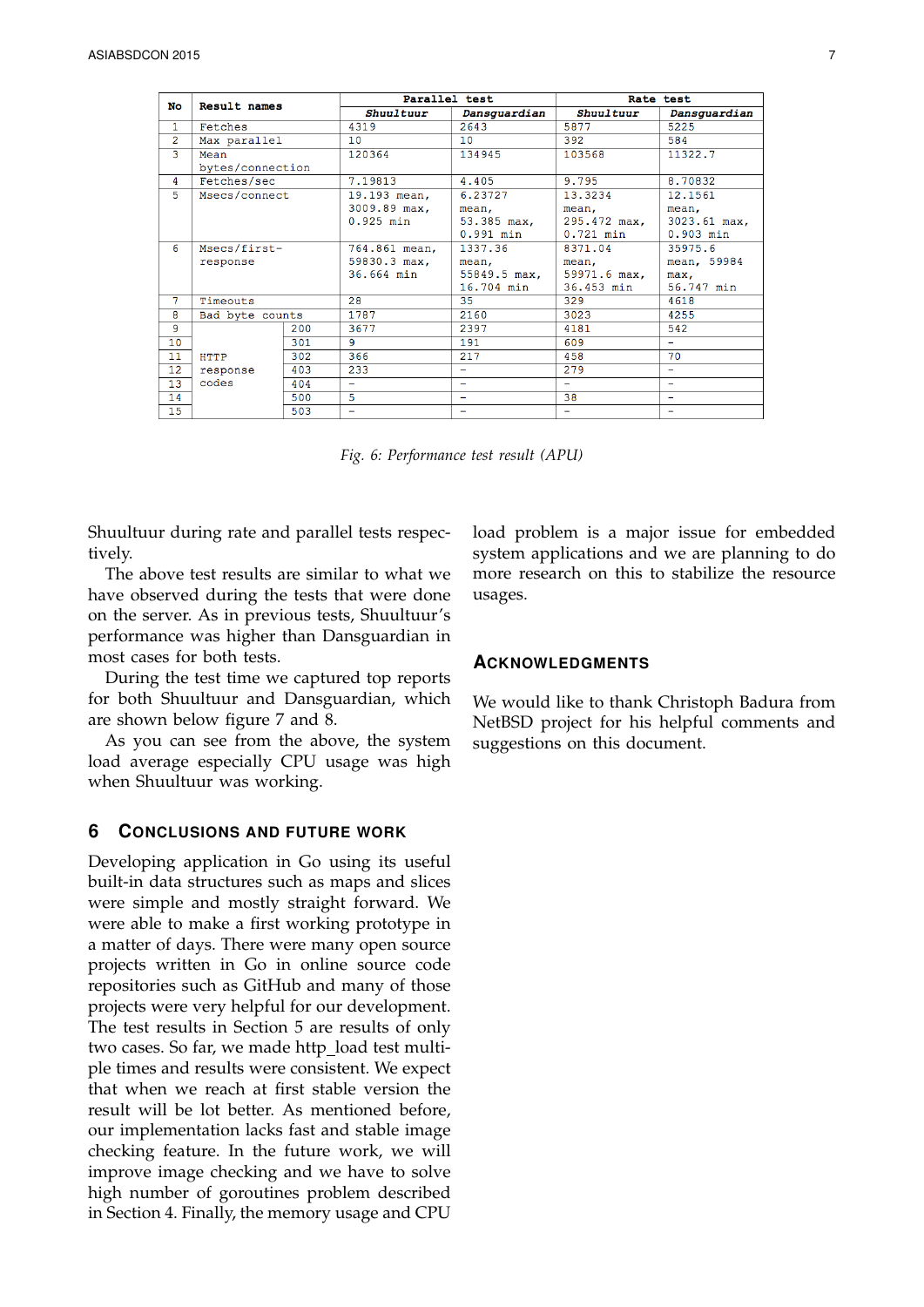last pid: 1317; load averages: 1.52, 1.00, 0.58<br>71 processes: 1 running, 64 sleeping, 6 stopped<br>CPU: 31.4% user, 0.0% nice, 5.9% system, 1.6% interrupt, 61.2% idle<br>Mem: 58M Active, 189M Inact, 158M Wired, 70M Buf, 3519M Fr

| PID USERNAME |              | THR PRI NICE | SIZE                     | RES STATE |              | TIME | WCPU COMMAND            |
|--------------|--------------|--------------|--------------------------|-----------|--------------|------|-------------------------|
| 1300 user    | 18 25        |              | 0 84540K 43672K uwait    |           |              |      | $6:16$ 91.85% shuultuur |
| 1299 user    | 5 21         |              | 0 28544K 9484K piperd    |           | $\mathbf{1}$ | 0:18 | $4.10%$ qcvis           |
| 822 redis    | 3, 52        |              | 0 28108K 6540K uwait     |           |              | 0:21 | 0.29% redis-server      |
| $1024$ root  | $1\quad 20$  |              | 0 43580K 17092K select 0 |           |              | 3:42 | 0.00% dansquardian      |
| 794 squid    | $1 \quad 20$ |              | 0 164M 68400K kgread 1   |           |              | 1:20 | $0.00$ % squid          |
| 1030 nobody  | $1\quad 20$  |              | 0 43580K 18660K select   |           |              | 0:02 | 0.00% dansquardian      |
| 1028 nobody  | $1\quad 20$  |              | 0 43580K 18664K select 1 |           |              | 0:02 | 0.00% dansquardian      |

*Fig. 7: Top report for Shuultuur*

last pid: 1151; load averages: 0.42, 0.68, 0.81<br>156 processes: 1 running, 152 sleeping, 3 stopped<br>CPU: 0.2% user, 0.0% nice, 10.2% system, 1.8% interrupt, 87.8% idle<br>Mem: 103M Active, 245M Inact, 161M Wired, 58M Buf, 3415M Swap: 978M Total, 978M Free

|           | PID USERNAME |              |    | THR PRI NICE | SIZE     |                      | RES STATE    | C  | TIME |                | WCPU COMMAND        |
|-----------|--------------|--------------|----|--------------|----------|----------------------|--------------|----|------|----------------|---------------------|
| 1024 root |              | $\mathbf{1}$ | 35 | 0            |          | 43580K 17092K nanslp |              | 0  | 1:13 |                | 23.49% dansquardian |
|           | 794 squid    | 1            | 26 | $\Omega$     |          | 160M 62060K kgread   |              | 0  | 0:13 |                | 4.59% squid         |
|           | 1002 user    | 19           | 42 | $\Omega$     |          | 93636K 51320K STOP   |              | 0  | 9:58 |                | 0.00% shuultuur     |
|           | 1001 user    | 6            | 20 | 0            |          | 33856K 10692K STOP   |              | 0  | 0:32 | $0.00$ % qcvis |                     |
|           | 822 redis    | 3            | 52 |              | 28108K   | 6452K uwait          |              | 1  | 0:15 |                | 0.00% redis-server  |
|           | 932 user     | $\mathbf{1}$ | 20 |              | 0 21916K | 3244K CPU0           |              | 0  | 0:06 | $0.00%$ top    |                     |
|           | 1028 nobody  | $\mathbf{1}$ | 20 | $\Omega$     |          | 43580K 18152K select |              | 0  | 0:01 |                | 0.00% dansquardian  |
|           | 1033 nobody  | $\mathbf{1}$ | 20 | 0            |          | 43580K 18172K select |              | 0  | 0:01 |                | 0.00% dansquardian  |
|           | 926 user     | $\mathbf{1}$ | 20 |              | 86472K   |                      | 7240K select | 1. | 0:01 | $0.00$ % sshd  |                     |
|           | 1025 nobody  | $\mathbf{1}$ | 20 | $\Omega$     | 31292K   |                      | 5328K select | 1. | 0:00 |                | 0.00% dansquardian  |
|           | 1030 nobody  | $\mathbf{1}$ | 20 | $\Omega$     |          | 43580K 18304K select |              | 0  | 0:00 |                | 0.00% dansquardian  |
|           | 1053 nobody  | $\mathbf{1}$ | 20 |              |          | 43580K 18664K select |              | 0  | 0:00 |                | 0.00% dansquardian  |
|           | 1051 nobody  | $\mathbf{1}$ | 20 | 0            |          | 43580K 18180K select |              | 1  | 0:00 |                | 0.00% dansquardian  |
|           | 1059 nobody  | $\mathbf{1}$ | 20 | $\Omega$     |          | 43580K 18252K select |              | 1. | 0:00 |                | 0.00% dansquardian  |
|           | 1064 nobody  | $\mathbf{1}$ | 20 | $\Omega$     |          | 43580K 18244K select |              | 0  | 0:00 |                | 0.00% dansquardian  |
|           | 1029 nobody  | $\mathbf{1}$ | 20 |              |          | 43580K 18164K select |              | 1. | 0:00 |                | 0.00% dansquardian  |
|           | 1027 nobody  | 1.           | 20 | $\Omega$     |          | 43580K 18624K select |              | 0  | 0:00 |                | 0.00% dansquardian  |
|           | 917 user     | $\mathbf{1}$ | 20 | $\Omega$     | 86472K   |                      | 7192K select | 0  | 0:00 | $0.00$ % sshd  |                     |
|           | 1034 nobody  | $\mathbf{1}$ | 20 |              |          | 43580K 18192K select |              | 1  | 0:00 |                | 0.00% dansquardian  |
|           | 1037 nobody  | $\mathbf{1}$ | 20 | 0            |          | 43580K 18208K select |              | 0  | 0:00 |                | 0.00% dansquardian  |
|           | 1026 nobody  | 1            | 20 |              | 0 31292K |                      | 5272K select | 1  | 0:00 |                | 0.00% dansquardian  |

*Fig. 8: Top report for Dansguardian*

### **REFERENCES**

- [1] Half a decade with Go Retrieved from The Go blog: http://blog.golang.org/5years
- [2] Retrieved from Go language resources: http://golang.cat-v.org/pure-go-libs
- [3] Go (programming language). Retrieved from Wikipedia: http://en.wikipedia.org/wiki/Go %28programming language%29
- [4] The Go programming language. Retrieved from http://golang.org/
- [5] Computer Language Benchmarks Game. Retrieved from http://benchmarksgame.alioth.debian.org/
- [6] String Matching Algorithms and their Applicability in various Applications. (D. G. Nimisha Singla, Ed.) International Journal of Soft Computing and Engineering (IJSCE), 1 (6).
- [7] Fast Cache for Your Text: Accelerating Exact Pattern Matching with Feed-Forward Bloom Filters. School of Computer Science. Pittsburgh, USA: Carnegie Mellon University.
- [8] FreeBSD. Retrieved from https://www.freebsd.org/internet.html
- [9] goproxy. (E. Leibovich) Retrieved from https://github.com/elazarl/goproxy
- [10] gcvis. (D. Cheney) Retrieved from https://github.com/davecheney/gcvis
- [11] profile. (D. Cheney) Retrieved from https://github.com/davecheney/profile
- [12] go-nude. (Koyachi) Retrieved from https://github.com/koyachi/go-nude
- [13] xxxhash-go. (S. Bunel) Retrieved from https://bitbucket.org/StephaneBunel/xxhash-go
- [14] powerwalk. (Stretchr) Retrieved from https://github.com/stretchr/powerwalk
- [15] redigo. (G. Burd) Retrieved from https://github.com/garyburd/redigo
- [16] Redis. Retrieved from http://redis.io
- [17] HTTP ListenAndServe Goroutines throughput. Retrieved from http://grokbase.com/t/gg/golangnuts/147b9nb2nq/go-nuts-http-listenandservegoroutines-throughput
- [18] HTTP Load. (ACME Lab) Retrieved from http://acme.com/software/http load/
- [19] Profiling Go programs. Retrieved from https://blog.golang.org/profiling-go-programs
- [20] PC engine APU board. http://www.pcengines.ch/apu1d4.htm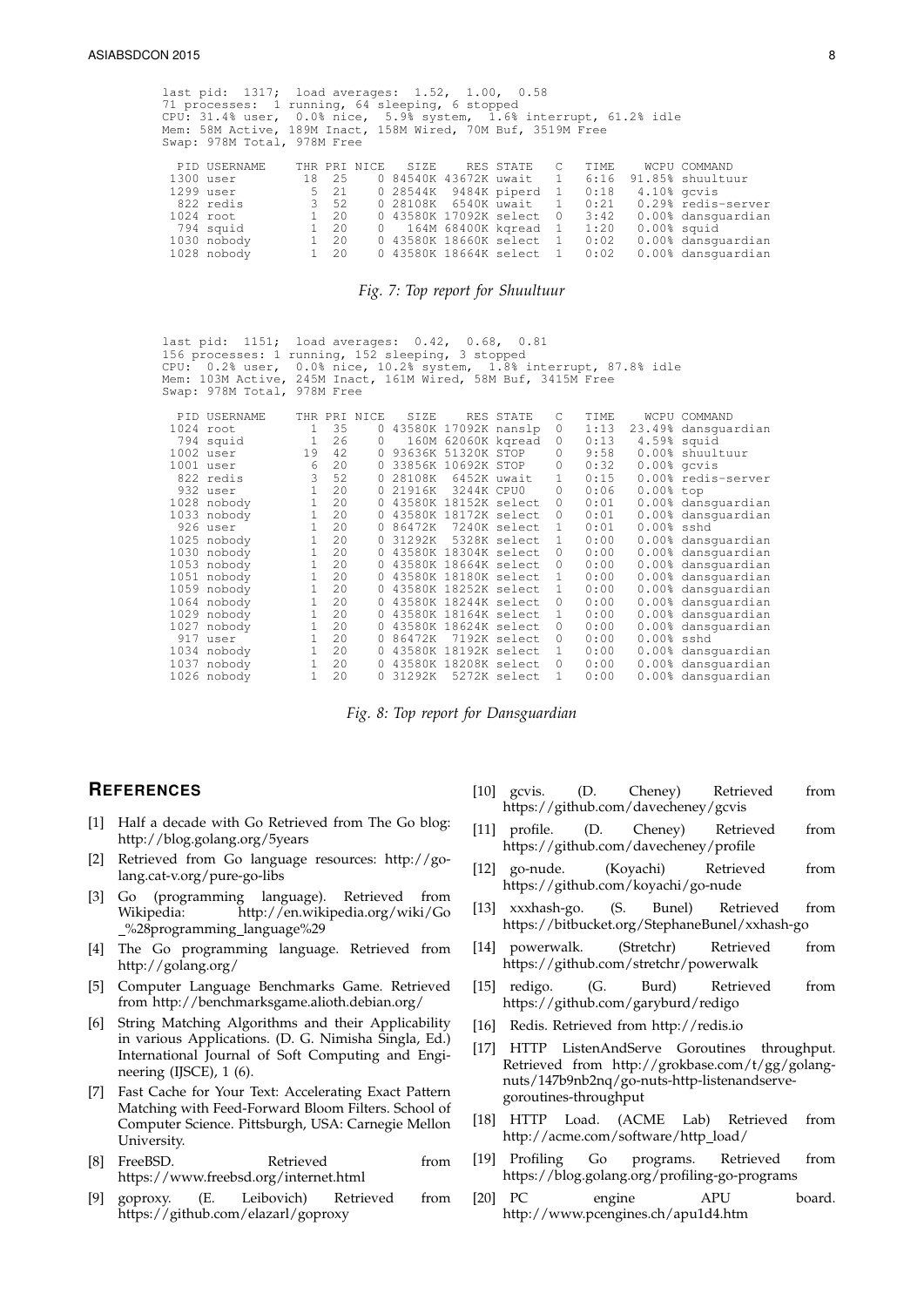- [21] Goroutines. Retrieved from https://golang.org/doc/effective go.html#goroutines
- [22] Channels. Retrieved from https://golang.org/doc/effective go.html#channels
- [23] Go maps in action. Retrieved from https://blog.golang.org/go-maps-in-action
- [24] Arrays, slices (and strings): The mechanics of 'append'. Retrieved from https://blog.golang.org/slices

## **APPENDIX A**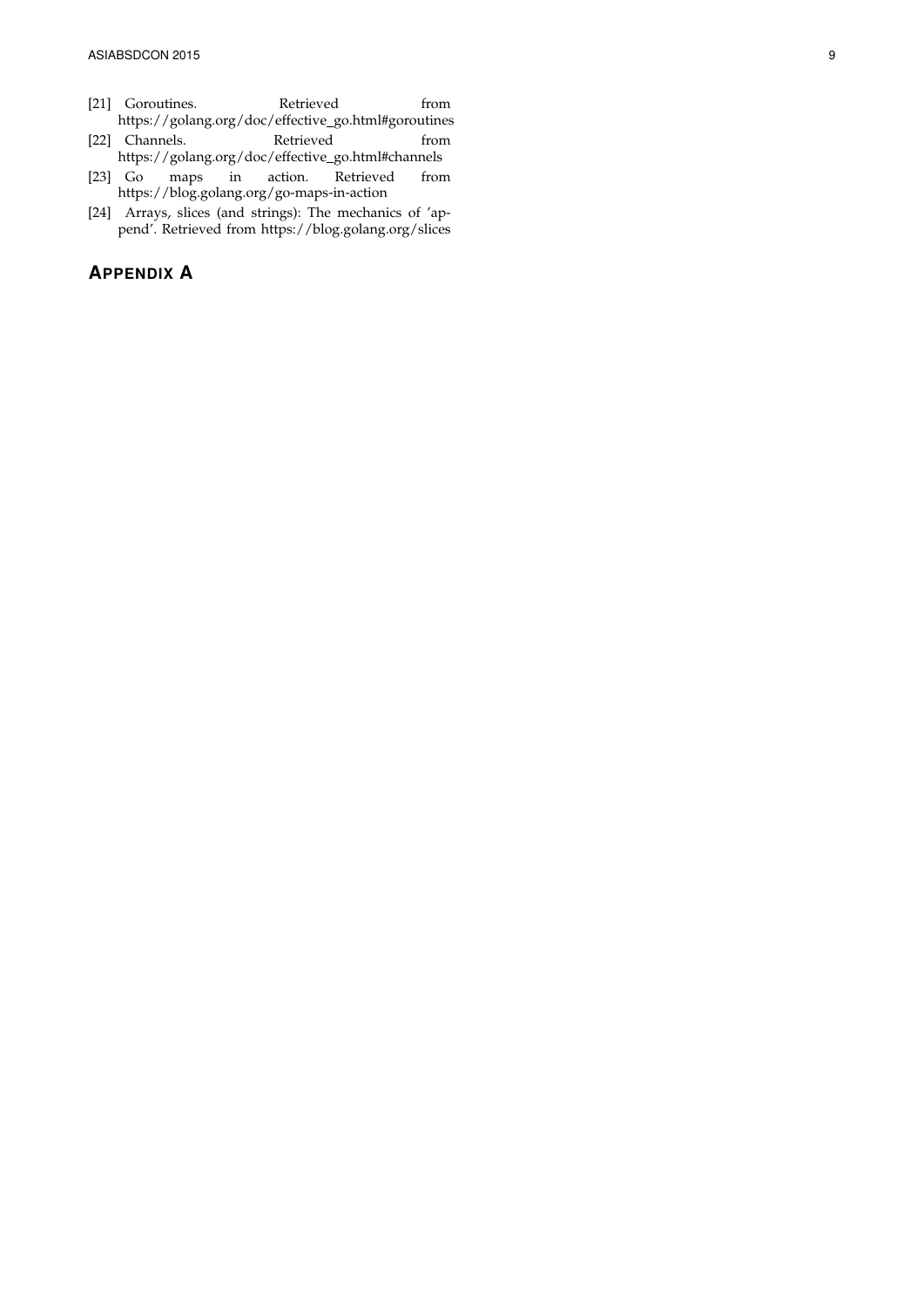./shuultuur



*Fig. 9: Memory usage before optimization*

./shuultuur



*Fig. 10: Memory usage after optimization*